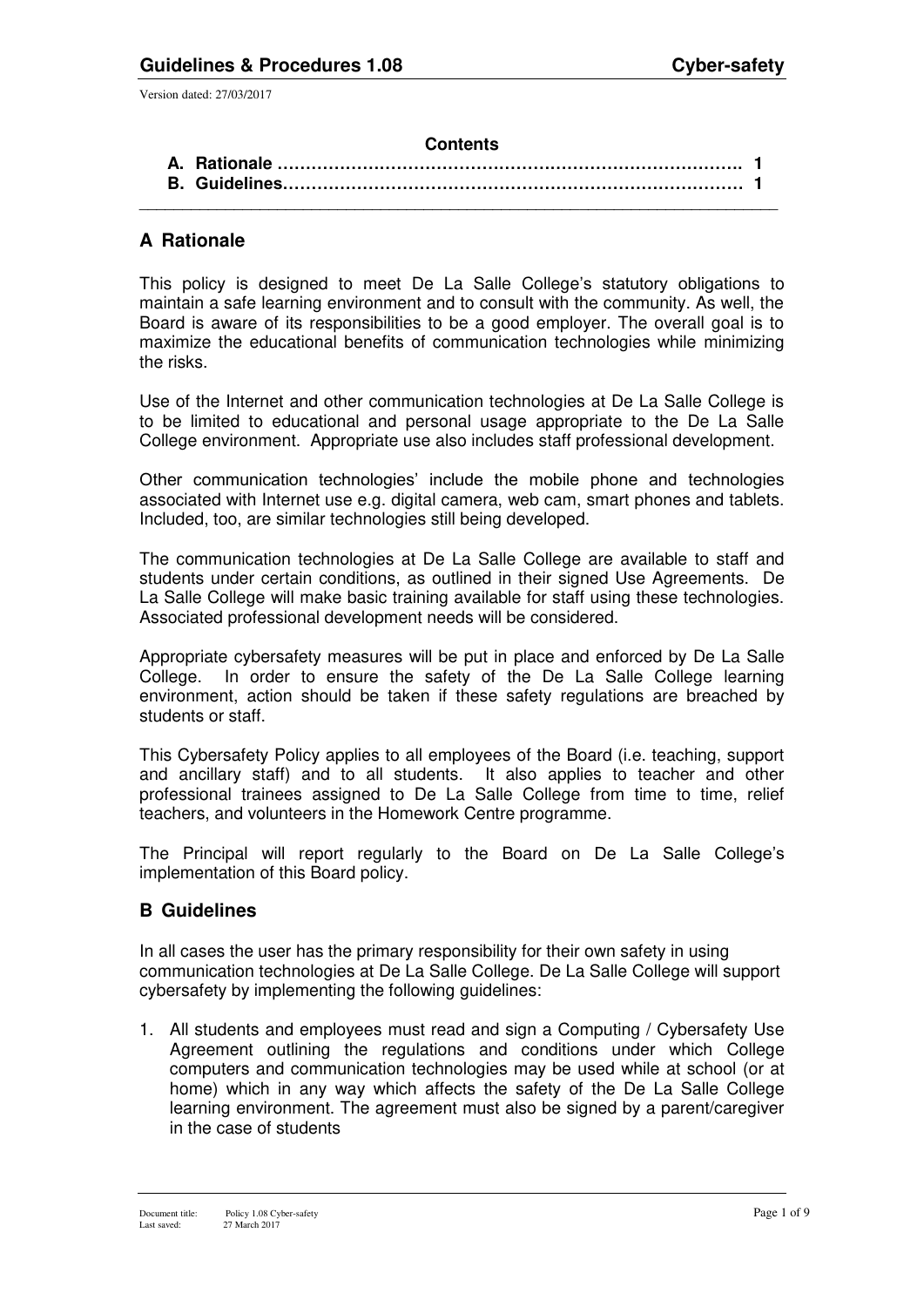- 2. Students will be supervised while using school facilities; the degree and type of that supervision may vary, dependent on the type of technology concerned, where the equipment is physically situated and whether or not the activity is occurring in the classroom.
- 3. All staff must sign a Cybersafety Use Agreement which includes details of their professional responsibilities and the limits to their own use of the Internet.
- 4. Educational material on cybersafety will be provided by management to staff and students, and to parents/caregivers. As well, additional safety education will be delivered, where relevant, through teaching programmes.
- 5. Basic training for staff will be made available by management, as will appropriate professional development.
- 6. The necessary procedures will be put into place by De La Salle College to address cybersafety issues in all venues where the Internet and other communication technologies are accessed by staff or students.
- 7. De La Salle College will provide an effective electronic security system, which is financially practicable. De La Salle College will continue to refine methods to improve cybersafety.
- 8. The Principal will be responsible for the establishment and maintenance of a cybersafety programme at De La Salle College. (The Principal may well delegate that responsibility to a member of the Senior Management Team or Director of ICT).
- 9. The Board supports the right of De La Salle College to check communication technology-related work or data of staff or students at any time, and to carry out a comprehensive investigation of any breaches of De La Salle College's Cybersafety policies. Such breaches will be taken seriously and be dealt with through De La Salle College's disciplinary and support systems. In such incidents, there will be special attention paid to the need for specific procedures as regards the gathering of evidence. If illegal material or activities are suspected, the matter will be reported to the Police or the Department of Internal Affairs Censorship Compliance.
- 10. De La Salle College will consult with the wider school community and provide opportunities to learn about cybersafety issues e.g. through Parent Information Evenings.

Possible links to other Board Policies include Harassment/Bullying Policy, Sexual Harassment Policy, Non-Violence Policy, ICT Policy, Assessment Policy, Staff Professional Development Policy etc.

| Adopted by the Board 12/12/2000 |            |
|---------------------------------|------------|
| <b>Reviewed</b>                 | 21/08/2005 |
| <b>Reviewed</b>                 | 08/08/2008 |
| <b>Reviewed</b>                 | 28/09/2009 |
| <b>Reviewed</b>                 | 01/10/2012 |
| <b>Reviewed</b>                 | 25/08/2015 |

| sianea |  |  |  |
|--------|--|--|--|
|        |  |  |  |

**Signed: \_\_\_\_\_\_\_\_\_\_\_\_\_\_\_\_\_\_\_\_\_\_ Date \_\_\_\_\_\_\_\_\_\_\_**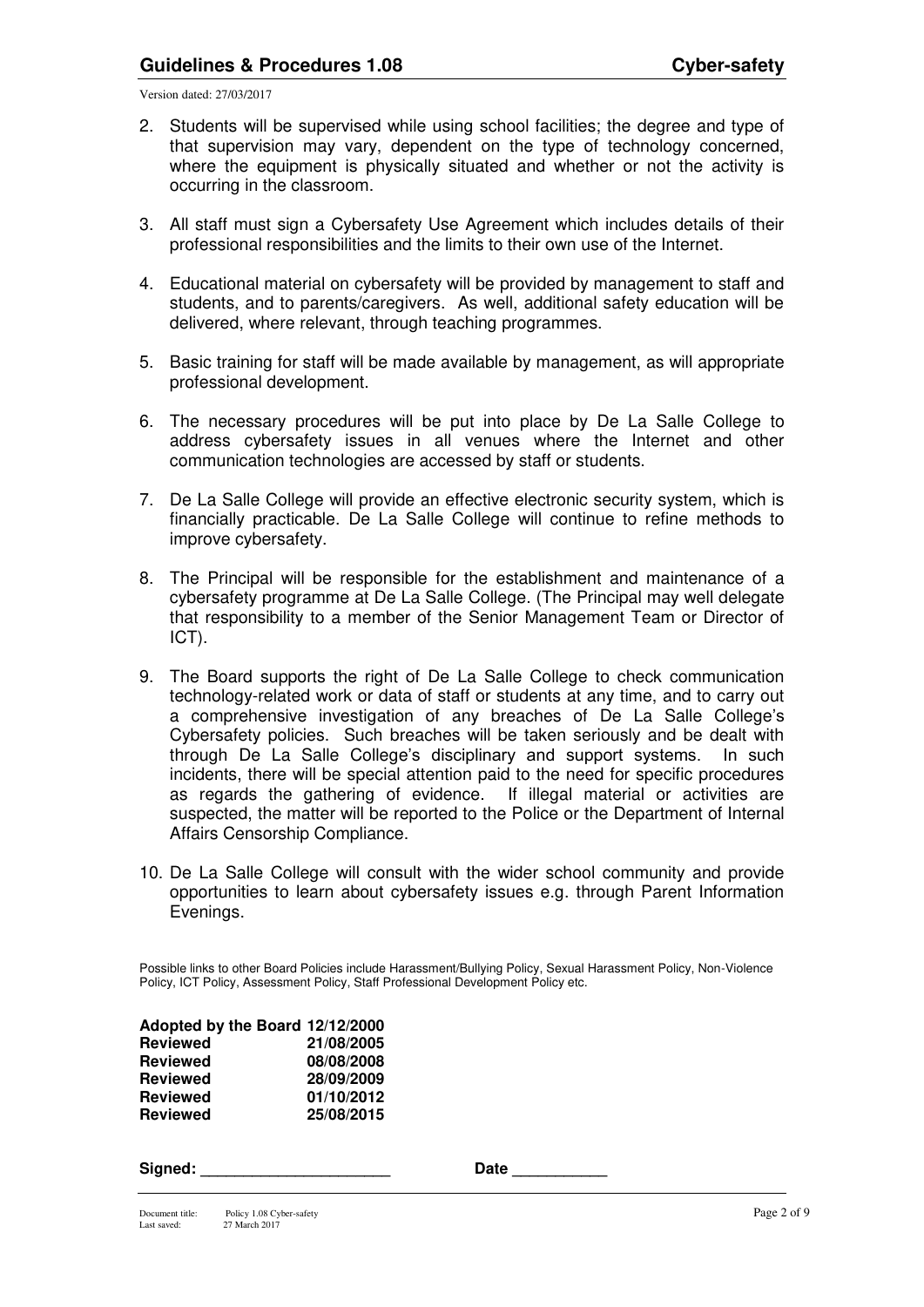#### **Appendix 1: Responsible ICT Use Agreement for Staff**



# Responsible ICT Use Agreement for Staff

## **Introduction**

Our School believes in a Digital Citizenship model for supporting safe and responsible use of the internet in a teaching and learning context. A vital part of fostering this culture is the support that is provided to students in their learning by the "Guides" around them. One of the most important parts of this guidance is the modelling of good digital citizenship skills that young people observe in their day to day interactions.

De La Salle College defines a successful digital citizen as an individual who;

- is a confident and capable user of ICT
- uses technologies to participate in educational, cultural, and economic activities
- uses and develops critical thinking skills in cyberspace
- is literate in the language, symbols, and texts of digital technologies
- is aware of ICT challenges and can manage them effectively
- uses ICT to relate to others in positive, meaningful ways
- demonstrates honesty and integrity in their use of ICT
- respects the concepts of privacy and freedom of speech in a digital world
- contributes and actively promotes the values of digital citizenship
- does not use ICT as a vehicle to bully, abuse, harass, and intimidate other users.

In line with this belief, all staff, students and volunteers must commit to using the internet and associated technologies in a safe and responsible manner by accepting a Responsible Use Agreement.

Access to the ICT services provided by the school may be withdrawn if a responsible use agreement is not signed.

#### **Guidelines for Responsible Use**

The school provides access to the internet and associated technologies because it believes in the benefits that they bring to the teaching and learning process. It is expected that they will be used to benefit staff and students, but it is also understood that they may be used to engage in personal activities. All activity must be appropriate to the school environment. This applies to school owned ICT devices used inside or outside of the school, and personally owned ICT devices used inside the school and during school activities.

A user account is provided exclusively for a particular individual's use. Individuals are responsible for all the activity that is associated with their account. Individuals do not share their account details with anyone. To help maintain the security of their account they must use a strong password. If individuals suspect that their account details are known by someone else, they must let the school ICT Administrator know immediately.

In all use of ICT devices it is important to relate to others positively, to avoid engaging in harassing or harmful communications, to respect other peoples' freedom of speech and uphold their right to privacy.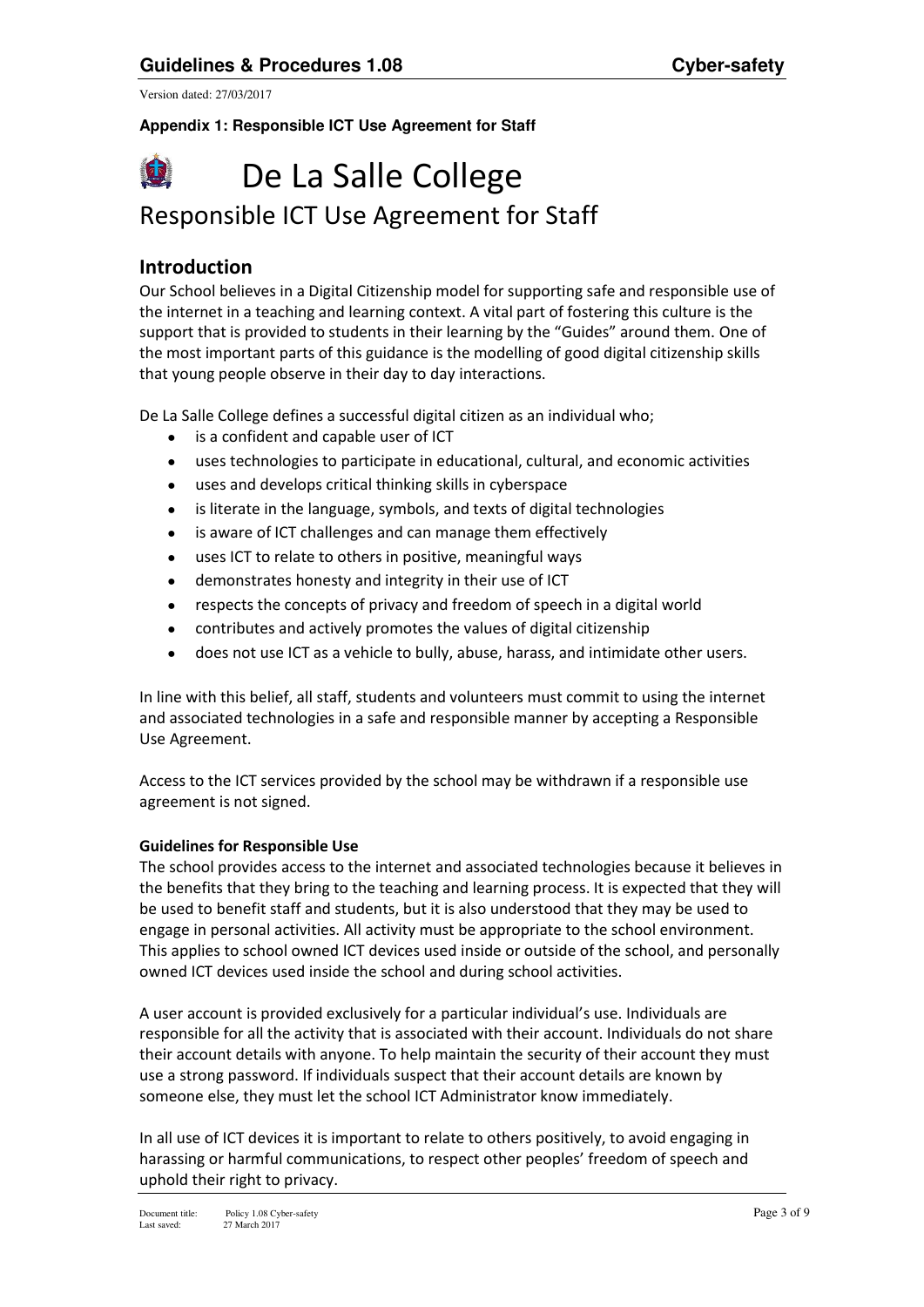The principles of confidentiality and privacy extend to accessing, inadvertently viewing or disclosing information about staff, or students and their families, stored on the school network.

Teachers will bear in mind that professional and ethical obligations are as applicable to activity online as they are to their daily interactions with students and the community in and out of school. The Teachers Council Code of Ethics provides a useful framework for decision making around what is and is not responsible, ethical conduct.

It is every individual's responsibility to ensure that when using ICT their actions are within the law. This includes research, communications, use of social media, file sharing and any other activity carried out in the context of teaching and learning.

Everyone at De La Salle College must comply with New Zealand copyright law as laid out in the Copyright Act 1994. Some parts of the law such as the Infringing File Sharing Amendment 2011 make the school accountable for copyright infringements recorded as taking place using the school internet connection. The school may pass on any costs associated with copyright infringement to those responsible.

All ICT equipment will be used with care. If an individual needs to install hardware or software and is unsure of how to do so, or are concerned about the effects that this may have, then they must check with the school ICT Administrator before doing so. If equipment has been damaged, lost or stolen, this must be reported immediately to the ICT Administrator and College Business Manager.

Our College believes in the importance of developing confident and capable users of ICT. If a student is unsure of anything regarding the use of ICT in teaching and learning, he should discuss this with a member of the School's Leadership Team.

The College has a policy and procedures around digital citizenship and internet safety. Staff and students will familiarise themselves with them. It will give staff and students an idea about our school's values relating to digital citizenship, and also provides support in terms of dealing with any challenges they may experience when using ICT. If staff or students are unsure or uncomfortable with any part of these documents they should discuss it with a member of the School's Leadership Team.

Should a situation arise that a staff member or student believes may constitute a breach of this agreement, either accidental or deliberate, they must notify a member of the School's Leadership Team as soon as possible. They are expected to make a detailed note of the incident including time, date, the names of those involved, any devices involved and a summary of the situation.

#### **Responsibilities of the School**

In the interest of maintaining a safe environment, the school reserves the right to conduct an audit of its computer network, internet access facilities, computers and other school ICT equipment and interview / investigate those concerned (students /staff)<sup>1</sup>. This may include any stored content, and all aspects of its use, including email. An audit may include any

 $\overline{a}$ 

<sup>&</sup>lt;sup>1</sup> Please note that conducting an audit does not give any representative of the School the right to enter the home of school personnel, nor the right to seize or search any ICT equipment/devices belonging to that person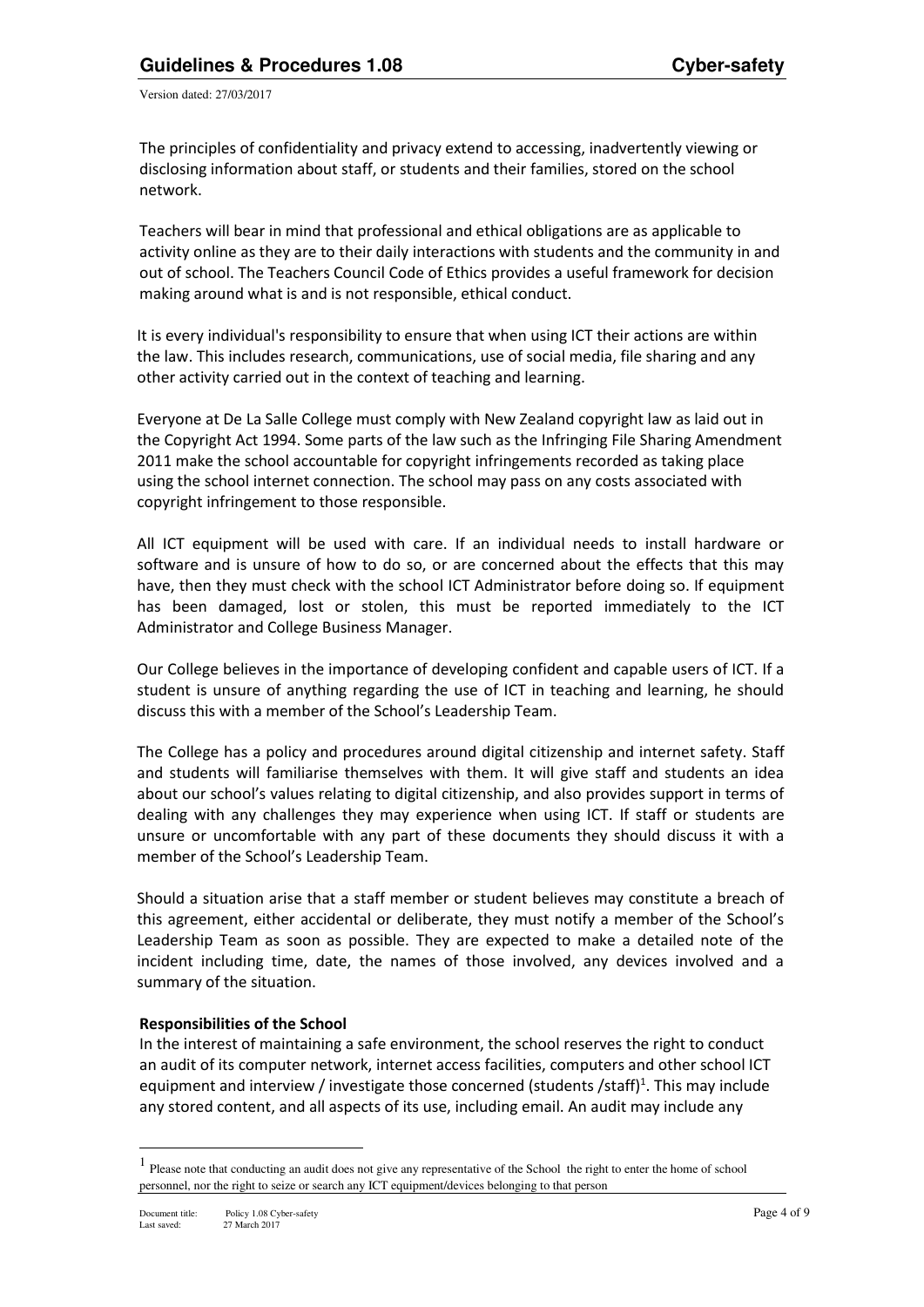device provided by or subsidised by/through the school or provided /subsidised by the Ministry of Education. For this purpose, any electronic data or files created or modified on behalf of the school on any ICT device, regardless of who owns it, is the property of the school.

The school may monitor traffic and material sent and received using the school's ICT infrastructures.

The College believes that ICT is an integral part of teaching and learning, but is aware that when using it, individuals may experience challenges from time to time. To this end the school may deploy filtering and/or monitoring software where appropriate to restrict access to certain sites and data. Filtering should enhance the teaching and learning process rather than restrict it. In situations where this is not the case, staff will inform the school rather than attempting to circumvent filtering or monitoring systems.

#### **Your Responsibility as a Digital Citizenship Guide**

The guidance that young people receive in their development of digital citizenship skills is of the utmost importance. The success of their learning is greatly enhanced by the increased capability of the guides around them. As a critical component in this process for learners it is important that you understand what makes a successful guide.

- As a guide staff should be knowledgeable about the technology that young people are using to enable you to discuss the way in which it is used, and the challenges experienced.
- Staff should be aware of opportunities presented by technology in terms of its use in education, but also its use in other aspect of society including its social application.
- Staff should be aware of challenges that exist around the technology. This means understanding the challenges, as they exist in the lives of young digital citizens and its impact.
- Staff should act as a consistent and positive role model for responsible activity online
- Staff should be confident in your ability to make value judgements about challenge and opportunity for learners.
- You should not post any material, photos or videos that are harmful or damaging to the reputation of De La Salle College or any of its students, staff or families.

As a guide, staff should discuss their own experiences as a digital citizen and share their strategies for managing challenge with students. However, it is vital that staff recognise the importance of consistent, positive role modelling in all of your use of technology in a teaching and learning context.

As part of our commitment to our digital citizenship philosophy, the school will provide staff with support in their role as a digital citizenship guide. If staff require support at any time, please discuss it with a member of the School's Leadership Team.

#### **Breaches of this Agreement**

A breach of this agreement may constitute a breach of discipline and may result in a finding of serious misconduct. A serious breach of discipline would include involvement with objectionable material, activities such as abuse or harassment or misuse of the school ICT in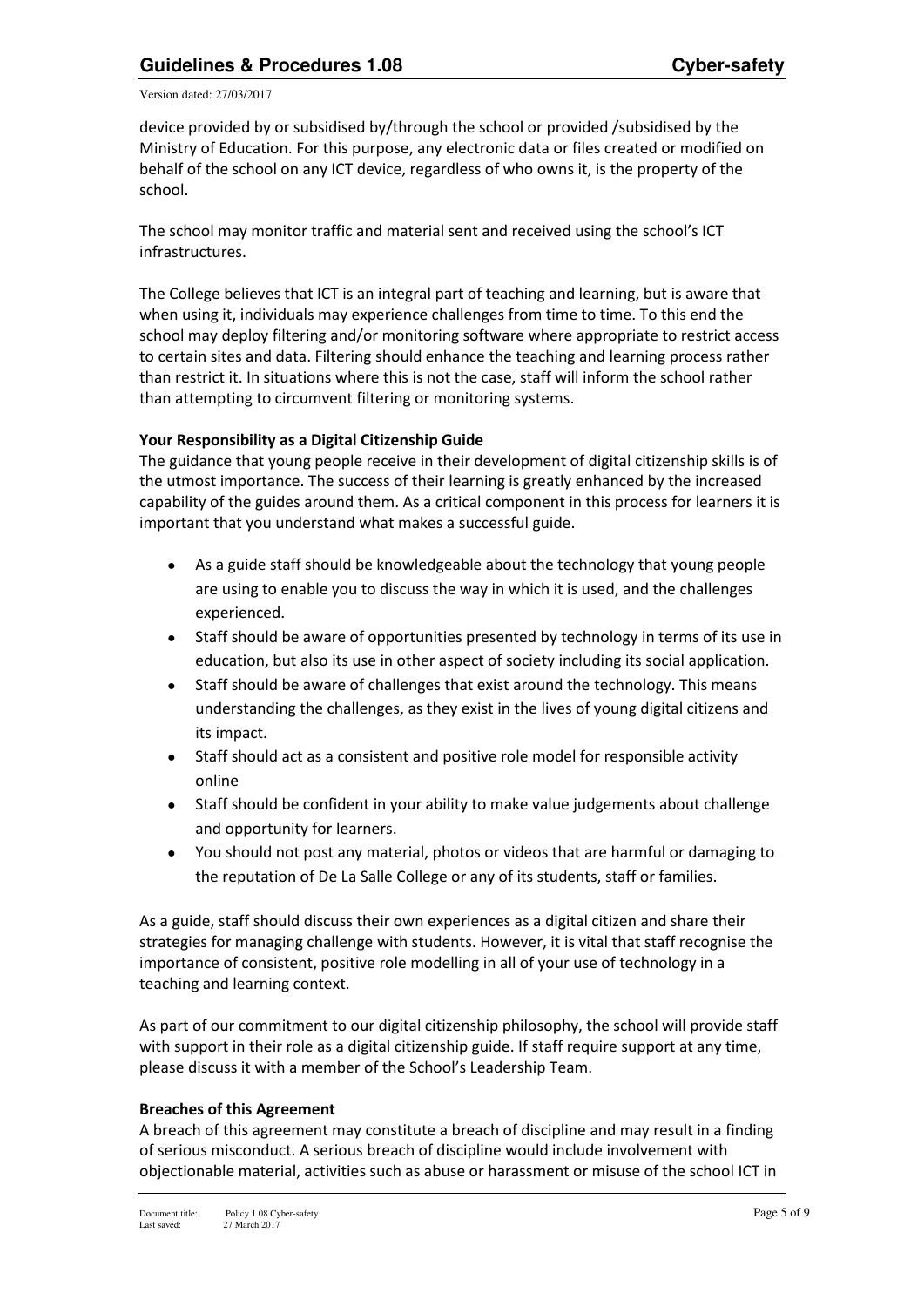a manner that could be harmful to the safety of staff or students, or call into question the user's suitability to be in a school environment.

If there is a suspected breach of this agreement involving privately-owned ICT on the school site or at a school-related activity, the matter may be investigated by the school using the College Disciplinary procedures. The school may request permission to audit that equipment/device(s) as part of its investigation and interview students, teachers and other concerned.

In addition to any inquiry undertaken by the school itself, it may be necessary to notify an applicable law enforcement agency at the commencement, during or after our investigation.

#### **Declaration**

I have read and am aware of the obligations and responsibilities outlined in this Responsible Use Agreement document, a copy of which I have been advised to retain for reference. These responsibilities and guidelines relate to the safety of myself, students, the school community and the school environment.

I also understand that breaches of this Use Agreement may be investigated and could result in disciplinary action or referral to a law enforcement agency.

Name:

Signature:

Date: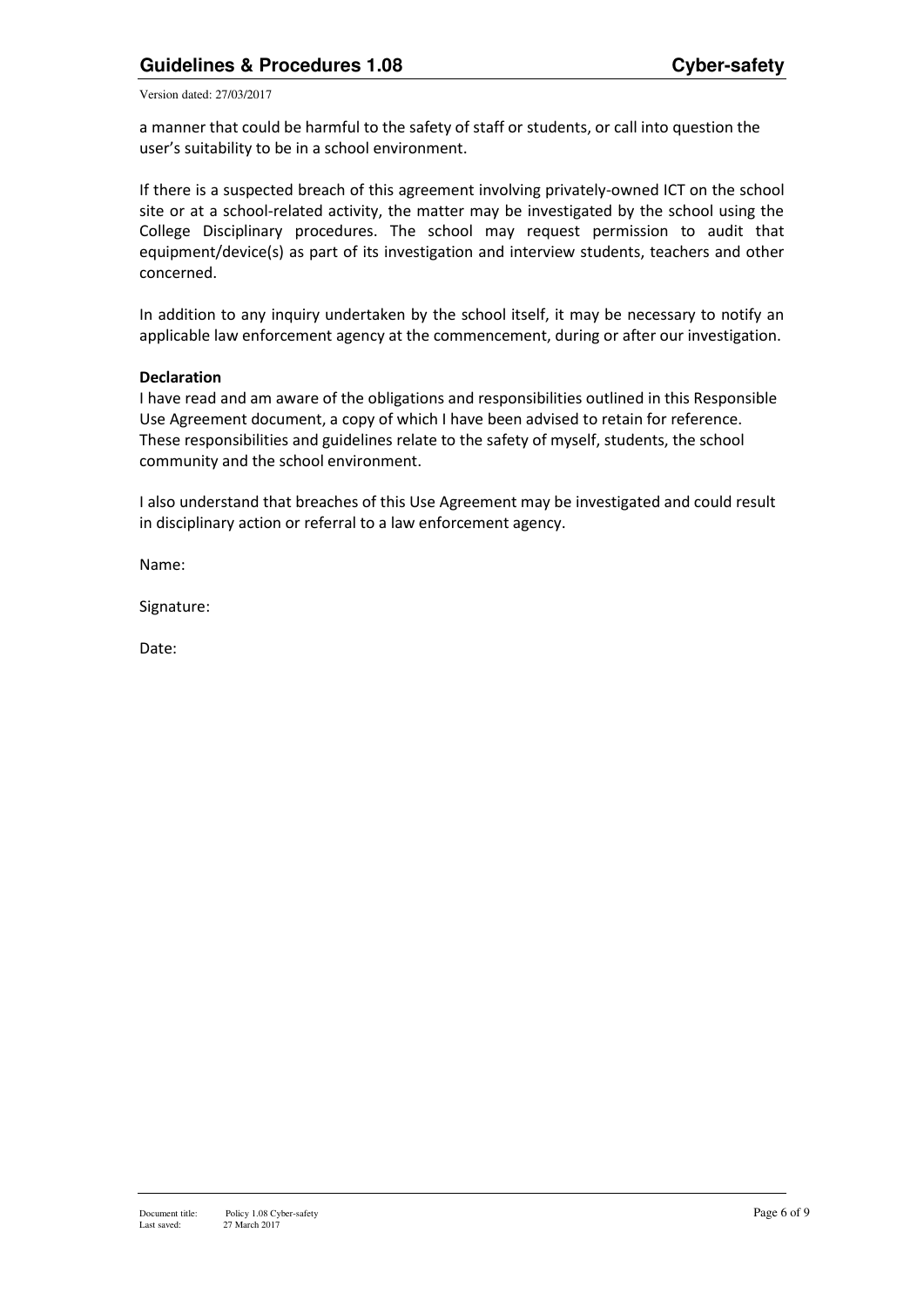# **Appendix 2: Responsible ICT Use Agreement for Students**



# De La Salle College Responsible ICT Use Policy for Students

# **Introduction**

De La Salle College believes in a Digital Citizenship model for supporting safe and responsible use of the internet in teaching and learning. An important part of this is that we are able to show others what that responsible use looks like while we are using technology in our learning.

We think a good digital citizen is someone who;

- is a confident and capable user of ICT
- will use ICT for learning as well as other activities
- will think carefully about whether the information they see online is true
- will be able to speak the language of digital technologies
- understands that they may experience problems when using technology but can deal with them
- will always use ICT to communicate with others in positive ways
- will be honest and fair in all of their actions using ICT
- will always respect people's privacy and freedom of speech online
- will help others to become a better digital citizens.

Because we know this is important for us all, we ask everyone, the staff, students and volunteers working at the school to agree to use the internet and other technologies in a safe and responsible way by following the rules laid out in a Responsible Use Agreement like this one.

If someone cannot agree to act responsibly, or the things that they do mean that other people are being harmed, then we might stop them from using the internet or other technology at school.

When using Information & Communications Technologies (ICT) at De La Salle College I will always be a good digital citizen. This means that;

I will be a confident and capable user of ICT.

I know what I do and do not understand about the technologies that I use. I will get help where I need it.

I will use ICT for learning as well as other activities.

I understand that technology can help me to learn. I also know it can also be used to talk to people, to buy and sell things and to have my opinion heard. I know when and where it is OK to do each one.

I will think carefully about whether the information I see online is true.

I know that it is easy to put information online. This means that what I see is not always right. I will always check to make sure information is real before I use it.

I will be able to speak the language of digital technologies.

When people talk online the things they say can be quite different from a conversation they might have if they were sitting next to each other. I know that I must try to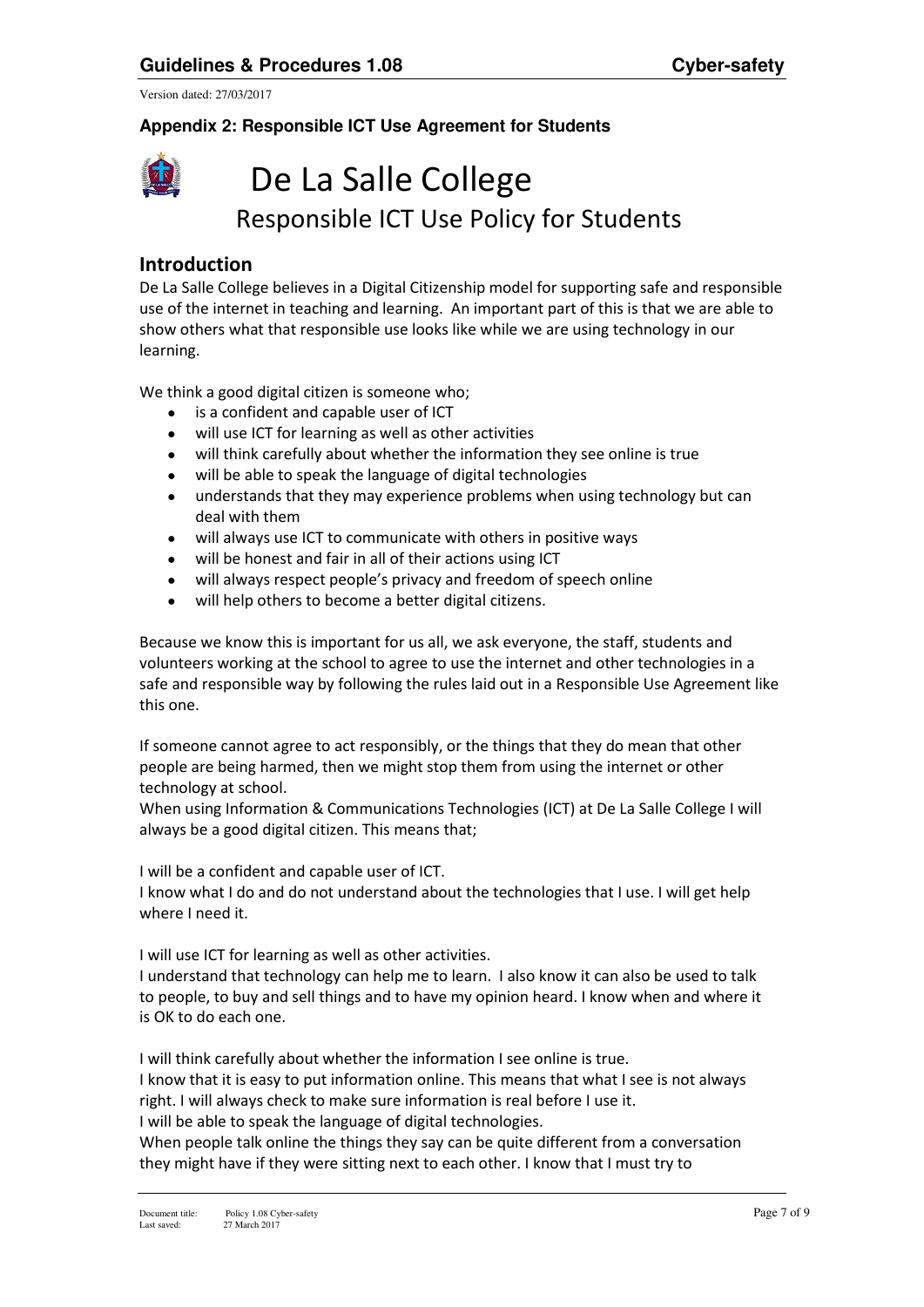understand what people are saying before I react to them. If I am not sure, I can ask them or someone else to explain.

I understand that I may experience problems when I use technology and that I will learn to deal with them.

I understand that there will be times when technology may not work as I expected it to, or that people may be mean or unkind to me online. When these things happen, I know that there are ways I can deal with it. I also know there are people I can go to, to get help if I don't know what to do next.

I will always use ICT to communicate with others in positive, meaningful ways. I will always talk politely and with respect to people online. I know that it is possible to bully or hurt people with what I say and do on the internet. I will think about the effect that my actions have on other people.

I will be honest and fair in all of my actions using ICT.

I will never do anything online that I know will hurt anyone. I will make sure what I do is not against the law. I will make sure that my actions don't break the rules of the websites that I use. When I am not sure about what I am doing I will ask for help.

I will always respect people's privacy and freedom of speech online. I understand that some information is private. I will be careful when using full names, birthdays, addresses and photos of other people and of my own. I also know that I will not always agree with what people say online but that does not mean that I can stop them or use it as an excuse to be unkind to them.

I will help others to become better digital citizens.

Being a good digital citizen is something that we all have to work at. If I know that my friends are having problems online, I will try to help them. If I see that someone is being unfairly treated online then I will speak up rather than just watch it happen.

I will not post any material photos or video's that are harmful or damaging to the reputation of De La Salle College or any of its students, staff or families.

#### **Student Declaration**

I understand that these guidelines for responsible use are to be followed when using any technology while at school or while on any school activity. I am aware that this may include the use of a device that the school does not own.

I understand that if I breach this responsible use agreement, I may lose access to school ICT services including the use of the internet, on school owned devices or any personally owned device used at school.

I may also be subject to the College Disciplinary policy procedures for breaching these rules.

Signed:

#### Student Name:

#### Homeroom: Date: